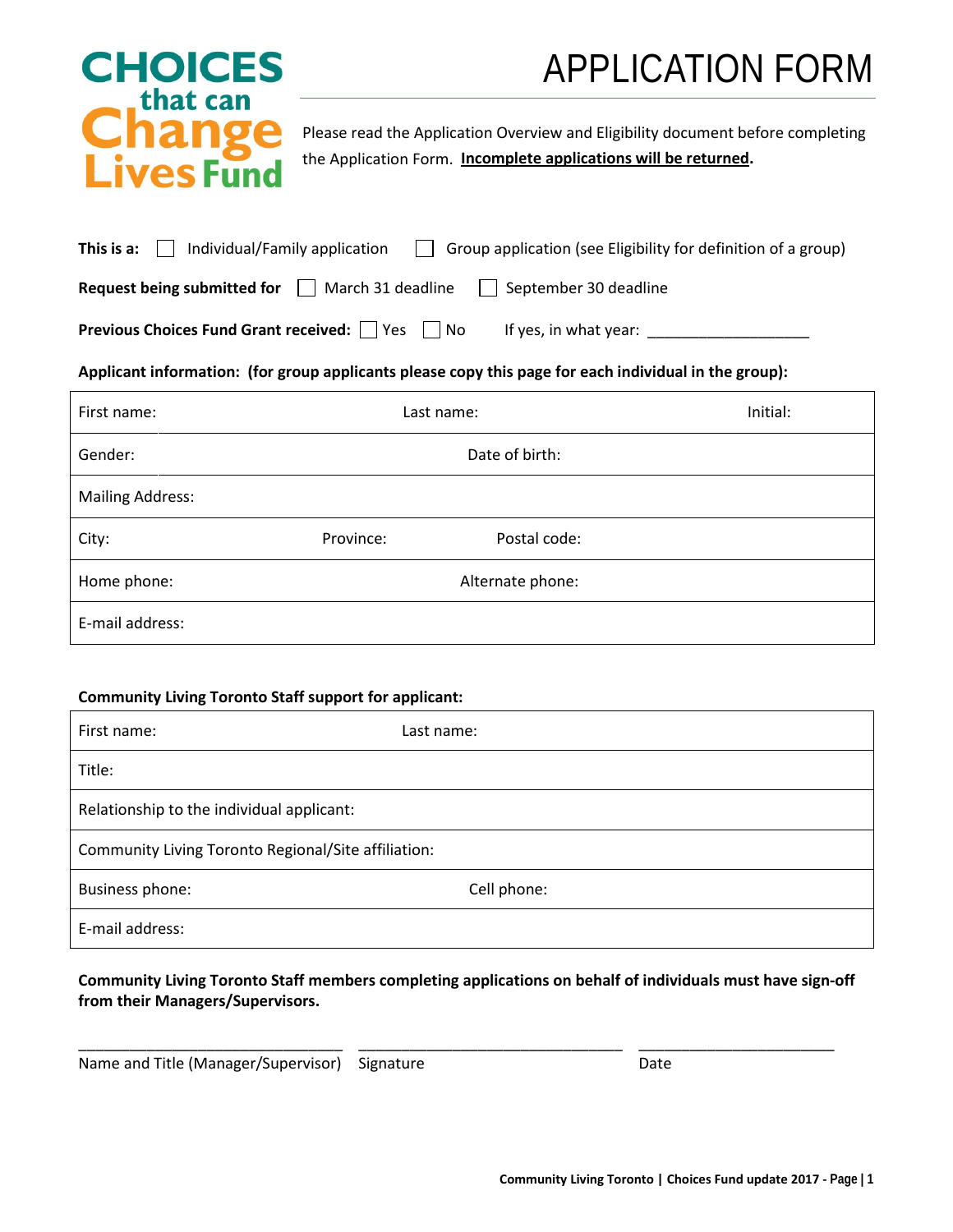# **THE FOLLOWING INFORMATION PERTAINS TO ALL APPLICANTS**

| What Community Living Toronto services or program does the applicant(s) currently receive or attend?                                        |                                                                                                 |                                                         |  |
|---------------------------------------------------------------------------------------------------------------------------------------------|-------------------------------------------------------------------------------------------------|---------------------------------------------------------|--|
| <b>Adult Protective Services (APS)</b>                                                                                                      | Literacy                                                                                        | <b>Behaviour Services</b>                               |  |
| <b>Employment Training Services</b>                                                                                                         | Early Childhood Services (ECS)                                                                  | <b>Respite Services</b>                                 |  |
| <b>Family Support</b>                                                                                                                       | <b>Supported Home Share</b>                                                                     | Home Management                                         |  |
| Supportive Independent Living                                                                                                               | <b>Residential Supports</b>                                                                     | <b>Summer Day Respite</b>                               |  |
| Adult Development Program                                                                                                                   | <b>Employment Supports</b>                                                                      |                                                         |  |
|                                                                                                                                             |                                                                                                 |                                                         |  |
|                                                                                                                                             |                                                                                                 |                                                         |  |
| What funding does the applicant(s) currently receive outside of Community Living Toronto?                                                   |                                                                                                 |                                                         |  |
| <b>ODSP (Ontario Disability Support Program)</b>                                                                                            | $\Box$ Trust funding (i.e.: Henson Trust)                                                       |                                                         |  |
| <b>SSAH (Special Services at Home)</b>                                                                                                      | <b>Assistive Devices Program (ADP)</b>                                                          |                                                         |  |
| Passport                                                                                                                                    | <b>Ontario Works</b>                                                                            |                                                         |  |
| <b>Flex Funding</b>                                                                                                                         |                                                                                                 | ACDS (Assistance for Children with Severe Disabilities) |  |
|                                                                                                                                             |                                                                                                 |                                                         |  |
|                                                                                                                                             |                                                                                                 |                                                         |  |
| All applicants must be current members of Community Living Toronto                                                                          |                                                                                                 |                                                         |  |
| I am a current Member.                                                                                                                      |                                                                                                 |                                                         |  |
| Attached is a photocopy of my membership card.                                                                                              | For group applications, a photocopy of the membership card for each individual must be attached |                                                         |  |
| I am not a Member                                                                                                                           |                                                                                                 |                                                         |  |
| Applications without current membership information attached to the application will be marked incomplete and<br>returned to the applicant. |                                                                                                 |                                                         |  |
| To renew or become a member contact the Membership Coordinator in your region:                                                              |                                                                                                 |                                                         |  |
| Central Region: 647.729.1210                                                                                                                | Etobicoke/York Region: 647.729.0445                                                             |                                                         |  |
| North York Region: 647.729.3627                                                                                                             | Scarborough Region: 647.729.1635                                                                |                                                         |  |
|                                                                                                                                             |                                                                                                 |                                                         |  |

Or send an email to [membership@cltoronto.ca.](mailto:membership@cltoronto.ca)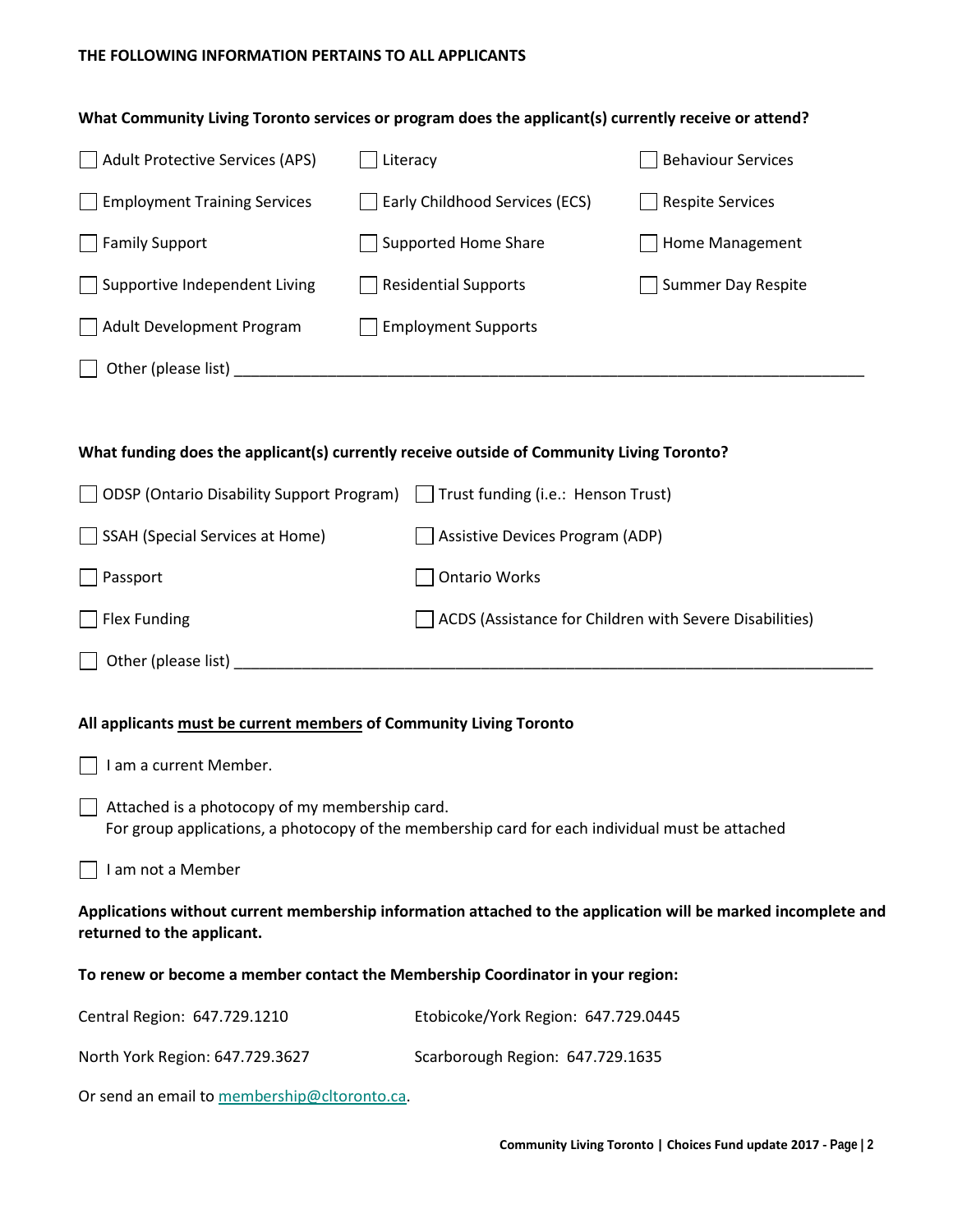**If successful, how will this grant make a difference? Include as much detail as possible.** Use a separate sheet if needed.

## **What steps have you taken so far to make this dream/goal happen?**

#### **This can include any of the following and demonstrates your partnership in the Choices Fund process.**

- **Money that has been saved or fundraised by the family/individual/group**
- **Money that has been fundraised from other sources**
- **E** Current funding supports listed in this application
- Applications to other funding sources that may/may not have been approved yet
- Other contributions by the family/individual/group such as travel, meals, accommodation that will be covered and not outlined in this request
- In-kind contributions such as a donation of equipment or service, luggage for a trip, a class fee that has been waived or a donated uniform for school, work or a sports team.

Be as detailed as possible. Use a separate sheet if needed.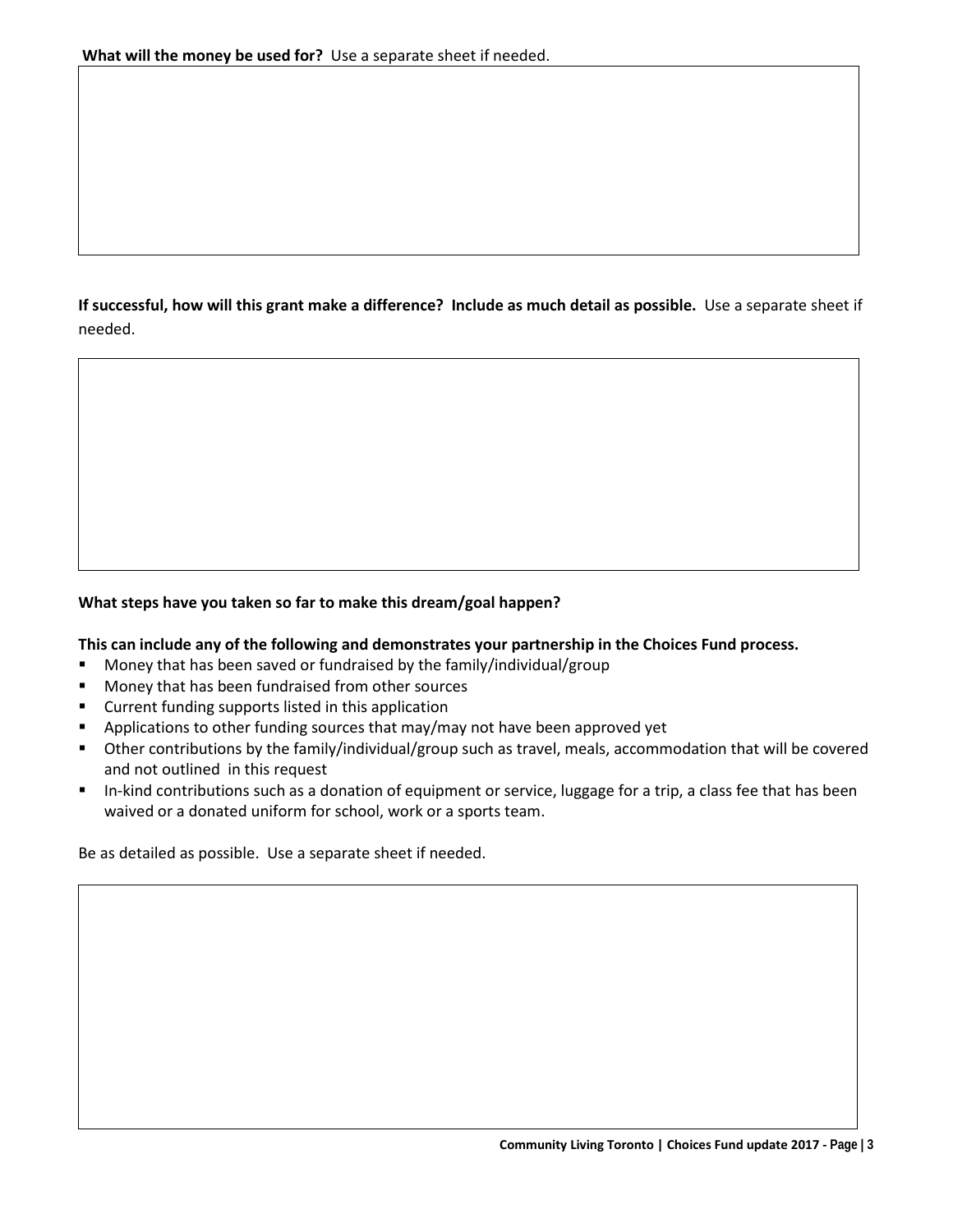**Budget:** 

## **The budget worksheet MUST include an official copy of one or more of the following documents as appropriate: registration, application form or vendor quote.**

Complete the table below outlining all of the costs associated with this application. Be sure to include all other sources of funding and in-kind contributions that will help make your application successful.

#### **What do you need?** Use a separate sheet if needed.

| Items or services needed:           | What it/they cost |
|-------------------------------------|-------------------|
|                                     |                   |
|                                     |                   |
|                                     |                   |
|                                     |                   |
|                                     |                   |
| Total cost of request $\frac{1}{2}$ |                   |

# **What steps have you taken towards realizing the goals/dreams outlined in your application?**

| <b>Other sources of funding</b><br>I/we are currently receiving<br>or have applied to: | \$ amount<br>requested | <b>Result of request for this</b><br>goal/dream or currently being<br>used for other needs | \$ amount<br>received |
|----------------------------------------------------------------------------------------|------------------------|--------------------------------------------------------------------------------------------|-----------------------|
| <b>Easter Seals Society</b>                                                            | \$                     |                                                                                            | \$                    |
| March of Dimes                                                                         | \$                     |                                                                                            | \$                    |
| Jennifer Ashley Children's Charity                                                     | \$                     |                                                                                            | \$                    |
| President's Choice Children's Charity                                                  | \$                     |                                                                                            | \$                    |
| Flex Funding                                                                           | \$                     |                                                                                            | \$                    |
| Passport                                                                               | \$                     |                                                                                            | \$                    |
| <b>SSAH</b>                                                                            | \$                     |                                                                                            | \$                    |
| <b>Fundraising activities/Donations</b>                                                | \$                     |                                                                                            | \$                    |
| Family/friend contributions                                                            | \$                     |                                                                                            | \$                    |
| PG&T                                                                                   | \$                     |                                                                                            | \$                    |
| Personal contributions (savings)                                                       | \$                     |                                                                                            | \$                    |
| In-Kind contributions                                                                  | \$                     |                                                                                            | \$                    |
| Other (please list all other sources)                                                  | \$                     |                                                                                            | \$                    |
|                                                                                        | \$                     |                                                                                            | \$                    |
|                                                                                        | \$                     |                                                                                            | \$                    |
|                                                                                        |                        | <b>Total contribution(s)</b>                                                               | \$                    |

#### **What is the total amount of this request?**

| Total cost of request (from above)            |  |
|-----------------------------------------------|--|
| <b>Minus</b> Total contributions (from above) |  |
| Total being requested                         |  |

**Note: Individual or family requests will only be funded to maximum of \$1,000. Group requests will only be funded to a maximum of \$500 per individual or \$5,000 total for larger groups**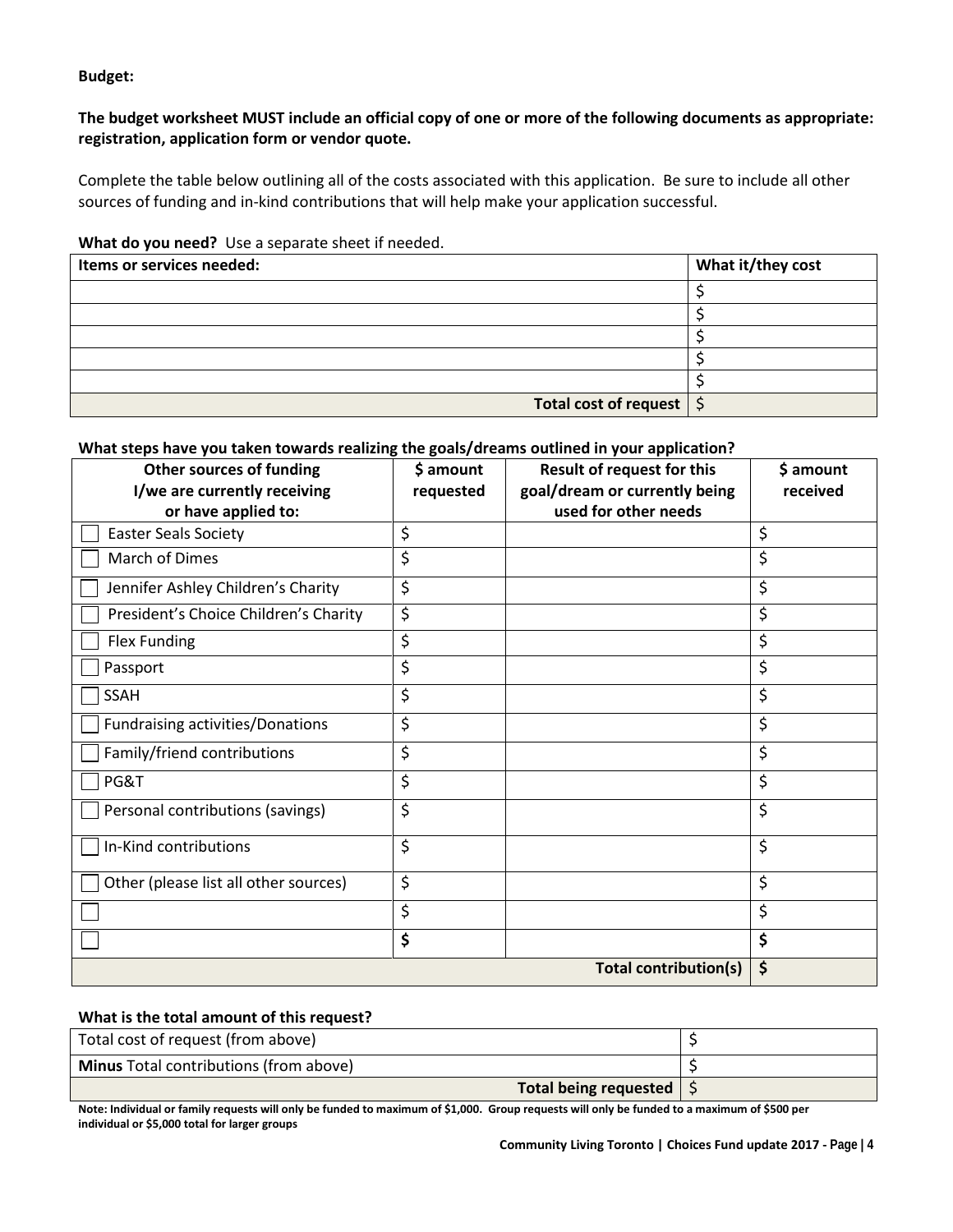### **Statement of Understanding:**

#### **Use a separate sheet for each individual listed on a group application.**

I/we hereby apply to the Choices that can Change Lives Fund and understand that:

- receiving a grant from the Choices Fund will not affect other funding applications
- there is no guarantee that my application will be funded
- if I don't receive funding this time, I/we can apply again
- if funded, I/we agree to provide testimonials, be photographed, be interviewed and be included in marketing and recognition opportunities
- if successful, I/we will be asked to review and sign a Funding Agreement prior to receiving any of the grant money
- if the grant I/we receive is not spent within the time frame outlined in the Funding Agreement any funds received must be returned to Community Living Toronto
- I/we may not transfer this grant to anyone else
- Any monies received will be used for the grant requested and approved

#### **Applicant(s):**

| Legal Guardian (if applicable):                                                                                                                                                                |  |
|------------------------------------------------------------------------------------------------------------------------------------------------------------------------------------------------|--|
|                                                                                                                                                                                                |  |
|                                                                                                                                                                                                |  |
| Submit completed application(s) with the Application Attachments/Components checklist to<br>Choices that can Change Lives Fund Grant Review Committee<br>20 Spadina Rd.<br>Toronto, ON M5R 2S7 |  |

By e-mail: mdasilva@cltoronto.ca By Fax: 416.968.7320

| <b>For Office Use Only:</b>                                     |                            |
|-----------------------------------------------------------------|----------------------------|
| Date Received:                                                  | Received By:               |
| <b>Application Complete:</b>                                    | Yes <br>$\vert$ $\vert$ No |
| If No, Date returned to Applicant with a copy to staff support: |                            |